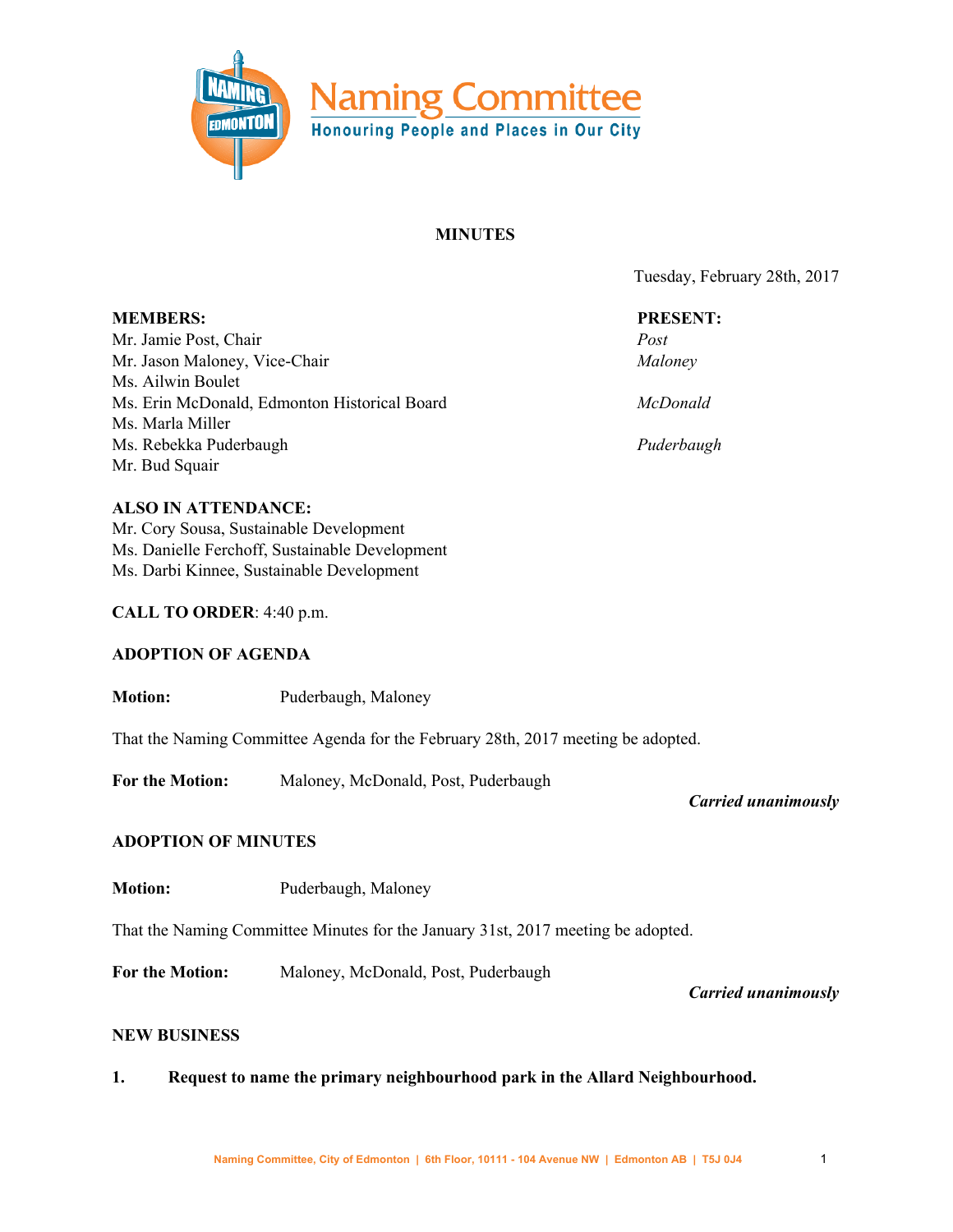

**Motion:** Puderbaugh, Maloney

That the Naming Committee approves the name **"Allard Park"** located at 680 - Allard Boulevard SW and legally described as Lot 100MR, Block 5, Plan 1423518.

**For the Motion:** Maloney, McDonald, Post, Puderbaugh

*Carried unanimously*

# **2. Request to name the primary neighbourhood park in the Mactaggart Neighbourhood.**

**Motion:** Puderbaugh, Maloney

That the Naming Committee approves the name **"Mactaggart Park"** located at: - Mactaggart Drive NW: legally described as Lot 57MR, Block 2, Plan 0721307 - Mactaggart Drive NW: legally described as Lot 58, Block 2, Plan 0721307 - Mactaggart Drive NW: legally described as Lot 60MR, Block 3, Plan 1027141

**For the Motion:** Maloney, McDonald, Post, Puderbaugh

*Carried unanimously*

**3. Request to name the primary neighbourhood park in the Walker Neighbourhood.**

**Motion:** Puderbaugh, Maloney

That the Naming Committee approves the name **"Walker Park"** located at 460 - Watt Boulevard SW and legally described as Lot 55MR, Block 6, Plan 1221307.

**For the Motion:** Maloney, McDonald, Post, Puderbaugh

*Carried unanimously*

**4. Request to name a road within the Starling Neighbourhood as "Tanager Place".**

**Motion:** McDonald, Puderbaugh

That the Naming Committee approves the cul-de-sac roadway name as **"Tanager Place".**

**For the Motion:** Maloney, McDonald, Post, Puderbaugh

*Carried unanimously*